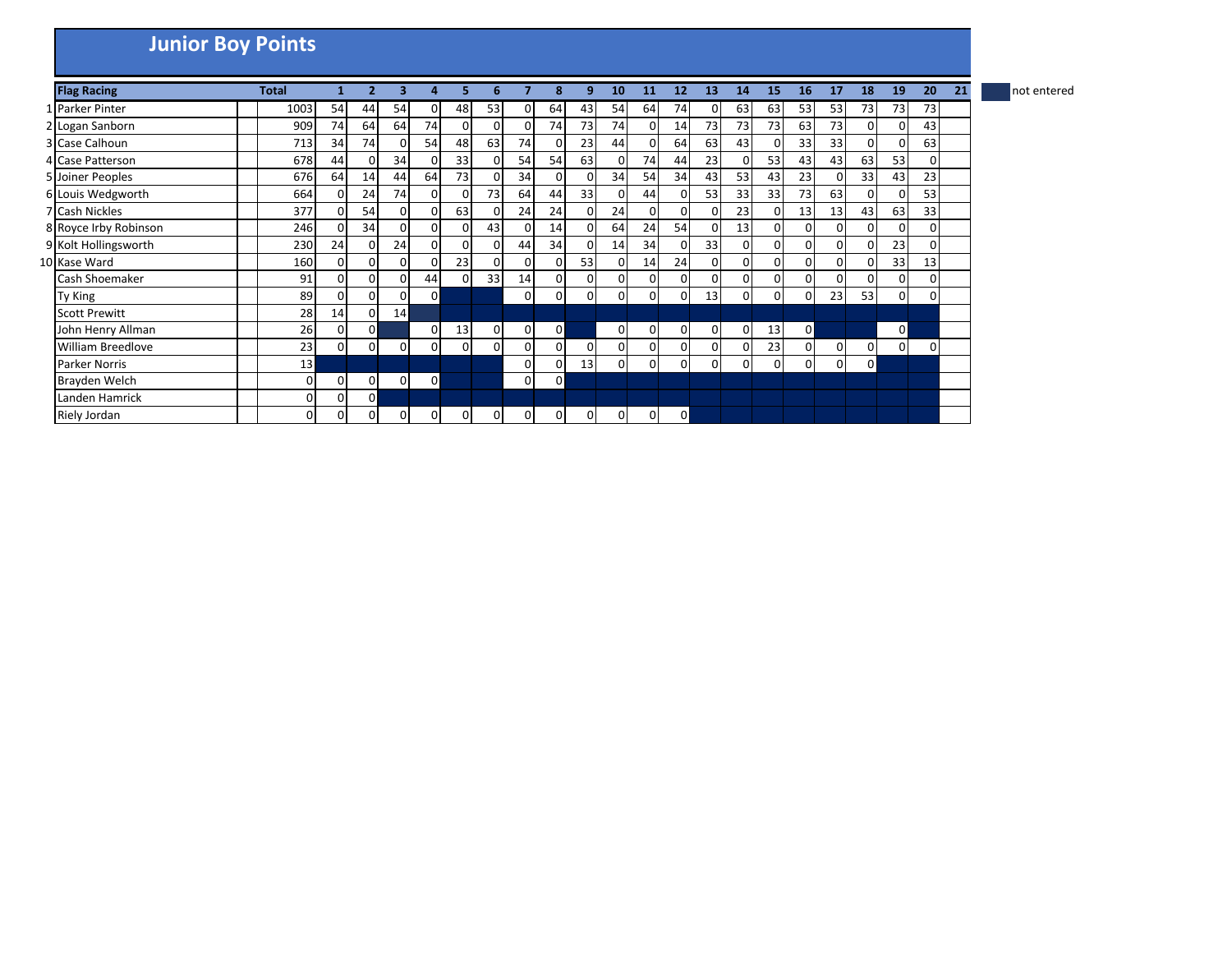| Inot entered |
|--------------|
|--------------|

| <b>Goat Tying</b>    | <b>Total</b>   | $\mathbf{1}$   | $\overline{2}$ | $\overline{\mathbf{3}}$ | $\overline{a}$ | 5           | 6              | 7              | 8              | 9              | 10             | 11             | 12             | 13             | 14             | 15             | 16             | 17             | 18             | 19             | 20          | 21 | not entered |
|----------------------|----------------|----------------|----------------|-------------------------|----------------|-------------|----------------|----------------|----------------|----------------|----------------|----------------|----------------|----------------|----------------|----------------|----------------|----------------|----------------|----------------|-------------|----|-------------|
| 1 Cash Nickles       | 840            | 75             | 75             | 55                      | 45             | 35          |                | 54             | $\Omega$       | 55             | 25             | 75             | $\Omega$       | $\Omega$       | 75             | 14             | 55             | 54             | 74             | $\Omega$       | 74          |    |             |
| 2 Cooper McNabb      | 722            | 35             | 15             | 75                      | 65             | 75          | 75             |                | $\Omega$       | $\Omega$       | 45             | 15             | 75             | 44             | 65             |                | 45             | 74             | $\Omega$       | $\Omega$       | 19          |    |             |
| 3 Logan Sanborn      | 660            | 65             | 55             | $\mathbf{0}$            | $\Omega$       | 65          | $\Omega$       | $\mathbf{0}$   | 25             | 65             | 0              | $\mathbf 0$    | 35             | 74             | 35             | 74             | 25             | 0              | 34             | 64             | 44          |    |             |
| 4 Case Calhoun       | 606            | 25             | $\Omega$       | 35                      | 55             | 55          | 55             | 24             | $\Omega$       | 75             | 55             | $\Omega$       | 55             | $\Omega$       | 55             | 34             | $\Omega$       | $\Omega$       | 64             | $\Omega$       | 19          |    |             |
| 5 Tucker Lindsey     | 598            | $\mathbf{0}$   | $\Omega$       | $\overline{0}$          | 25             | 25          | 45             | 34             | 55             | 35             | 75             | $\Omega$       | 15             | 24             | 0              | 24             | 65             | 34             | 44             | 44             | 54          |    |             |
| 6 William Breedlove  | 581            | 55             | 65             | 45                      | 15             | 15          | $\Omega$       | 64             | $\Omega$       | $\mathbf 0$    | 0              | 65             | 65             | $\overline{0}$ | $\mathsf{o}$   | 54             | 0              | 64             | 0              | 74             | $\mathbf 0$ |    |             |
| 7 Cole Cooper        | 533            | 15             | $\Omega$       | 65                      | 75             | 45          | 65             | $\Omega$       | 35             | $\Omega$       | 65             |                |                |                | 45             | $\Omega$       | 75             |                | 14             |                | 34          |    |             |
| 8 Brayden Kirkland   | 407            | 45             | 45             | $\mathbf 0$             | 35             | $\mathbf 0$ | $\Omega$       |                | 75             | 0              | 0              | 25             | 45             | $\overline{0}$ | $\mathsf{o}$   |                | 35             | 44             | 24             | 34             | $\Omega$    |    |             |
| 9 Parker Pinter      | 253            | $\overline{0}$ | $\overline{0}$ | 15                      | $\mathbf 0$    | $\mathbf 0$ | 25             | $\Omega$       | 45             | 45             | 0              | 35             | $\Omega$       | $\overline{0}$ | $\overline{0}$ | 64             | 0              | 24             | $\Omega$       | $\Omega$       | 0           |    |             |
| 10 Louis Wedgworth   | 251            | $\Omega$       | $\Omega$       | $\mathbf 0$             | $\Omega$       | $\mathbf 0$ | 0              | 44             | 65             | $\Omega$       | 15             | 45             | 0              | 14             | $\Omega$       | $\Omega$       | $\Omega$       | U              | 54             | 14             | $\Omega$    |    |             |
| <b>Parker Norris</b> | 242            |                |                |                         |                |             |                | $\Omega$       | $\Omega$       | $\Omega$       | $\Omega$       | 55             | 25             | 54             | $\overline{0}$ | 44             | 0              | $\Omega$       | $\Omega$       | $\Omega$       | 64          |    |             |
| <b>Jake Porter</b>   | 143            | $\Omega$       | 25             | $\overline{0}$          | 0              | $\mathbf 0$ | 35             |                | $\Omega$       | 25             | 0              | $\Omega$       | $\Omega$       | 34             | $\Omega$       |                | $\Omega$       | $\Omega$       | 0              | 24             | 0           |    |             |
| Case Patterson       | 124            | $\Omega$       | $\Omega$       | $\mathbf{0}$            | $\Omega$       | $\Omega$    | 0              | 74             | 15             | $\Omega$       | 35             | $\Omega$       | $\Omega$       | $\Omega$       | οI             | $\Omega$       | $\Omega$       |                | 0              | $\Omega$       | $\Omega$    |    |             |
| Landon Beason        | 83             | $\Omega$       | $\Omega$       | $\mathbf{0}$            | $\mathbf 0$    |             | $\Omega$       |                | $\Omega$       | $\Omega$       | $\Omega$       | $\Omega$       | $\Omega$       | $\Omega$       | 15             |                | $\mathbf 0$    | 14             | 0              | 54             | 0           |    |             |
| Kolt Hollingsworth   | 79             | $\Omega$       | $\Omega$       | $\Omega$                | $\Omega$       | $\Omega$    | $\Omega$       | $\Omega$       | $\Omega$       | $\Omega$       | <sub>0</sub>   | $\Omega$       | $\Omega$       | 64             | $\Omega$       | $\Omega$       | 15             | $\Omega$       | 0              | $\Omega$       | $\Omega$    |    |             |
| Cooper Pearson       | 64             | $\overline{0}$ | 35             | $\mathbf 0$             | 0              | $\Omega$    | ŋ              | 14             | $\overline{0}$ | 15             | $\mathbf{0}$   |                |                |                |                |                |                |                |                |                |             |    |             |
| Joiner Peoples       | 40             |                |                | 25                      | $\Omega$       | $\mathbf 0$ | 15             |                |                |                |                |                |                |                |                |                |                |                |                |                |             |    |             |
| Cash Shoemaker       | 25             | $\overline{0}$ | 0              | $\mathbf{0}$            | $\overline{0}$ | $\mathbf 0$ | 0              | $\overline{0}$ | $\mathbf{0}$   | $\overline{0}$ | $\overline{0}$ | $\mathbf{0}$   | $\overline{0}$ | $\overline{0}$ | 25             | $\overline{0}$ | 0              | $\overline{0}$ | $\overline{0}$ | $\overline{0}$ | 0           |    |             |
| Brayden Welch        | $\overline{0}$ | $\Omega$       | $\Omega$       | 0                       | $\Omega$       |             |                | $\overline{0}$ | $\overline{0}$ |                |                |                |                |                |                |                |                |                |                |                |             |    |             |
| Jaxen McManus        | $\mathsf{o}$   |                |                | $\mathbf{0}$            | 0              | $\mathbf 0$ | $\overline{0}$ |                |                | $\Omega$       | 0              | $\mathbf 0$    | $\overline{0}$ | $\overline{0}$ | $\mathsf{o}$   |                | $\mathsf{o}$   |                | $\overline{0}$ | 0              | 0           |    |             |
| John Henry Allman    | $\mathsf{o}$   |                |                |                         |                | $\Omega$    | 0              | $\overline{0}$ | $\overline{0}$ |                | 0              | $\mathbf 0$    | $\Omega$       | 0              | $\mathsf{o}$   | $\overline{0}$ | $\mathsf{o}$   |                |                | $\overline{0}$ |             |    |             |
| Kase Ward            | $\Omega$       | $\mathbf 0$    | $\mathbf 0$    | $\mathbf 0$             | $\mathbf 0$    | 0           | 0              | $\mathbf{0}$   | 0              | 0              | 0              | $\mathbf 0$    | $\mathbf 0$    | $\mathsf{o}$   | $\mathsf{o}$   | $\overline{0}$ | $\overline{0}$ | $\Omega$       | $\overline{0}$ | $\Omega$       | 0           |    |             |
| Landen Hamrick       | $\Omega$       | $\Omega$       | $\circ$        |                         |                |             |                |                |                |                |                |                |                |                |                |                |                |                |                |                |             |    |             |
| Riely Jordan         | $\Omega$       | $\mathbf{0}$   | $\Omega$       | $\mathbf{0}$            | $\mathbf 0$    | 0           | 0              | $\mathbf{0}$   | $\mathbf{0}$   | 0              | 0              | $\overline{0}$ | $\overline{0}$ |                |                |                |                |                |                |                |             |    |             |
| Royce Irby Robinson  | $\Omega$       | $\Omega$       | $\Omega$       | $\mathbf 0$             | $\Omega$       | 0           | $\mathbf 0$    | $\overline{0}$ | $\Omega$       | 0              | $\Omega$       | $\mathbf 0$    | $\overline{0}$ | 0l             | 0              | $\overline{0}$ | $\overline{0}$ | $\Omega$       | $\overline{0}$ | $\mathbf 0$    | 0           |    |             |
| <b>Scott Prewitt</b> | $\overline{0}$ | $\mathbf 0$    | $\overline{0}$ | $\mathbf 0$             |                |             |                |                |                |                |                |                |                |                |                |                |                |                |                |                |             |    |             |
| Ty King              | $\mathbf{0}$   | $\mathbf{0}$   | 0              | $\mathbf 0$             | $\overline{0}$ |             |                | $\overline{0}$ | $\mathbf{0}$   | $\overline{0}$ | 0              | $\overline{0}$ | 0              | 01             | 0              | $\overline{0}$ | $\mathbf{0}$   | $\overline{0}$ | 0              | $\overline{0}$ | $\mathbf 0$ |    |             |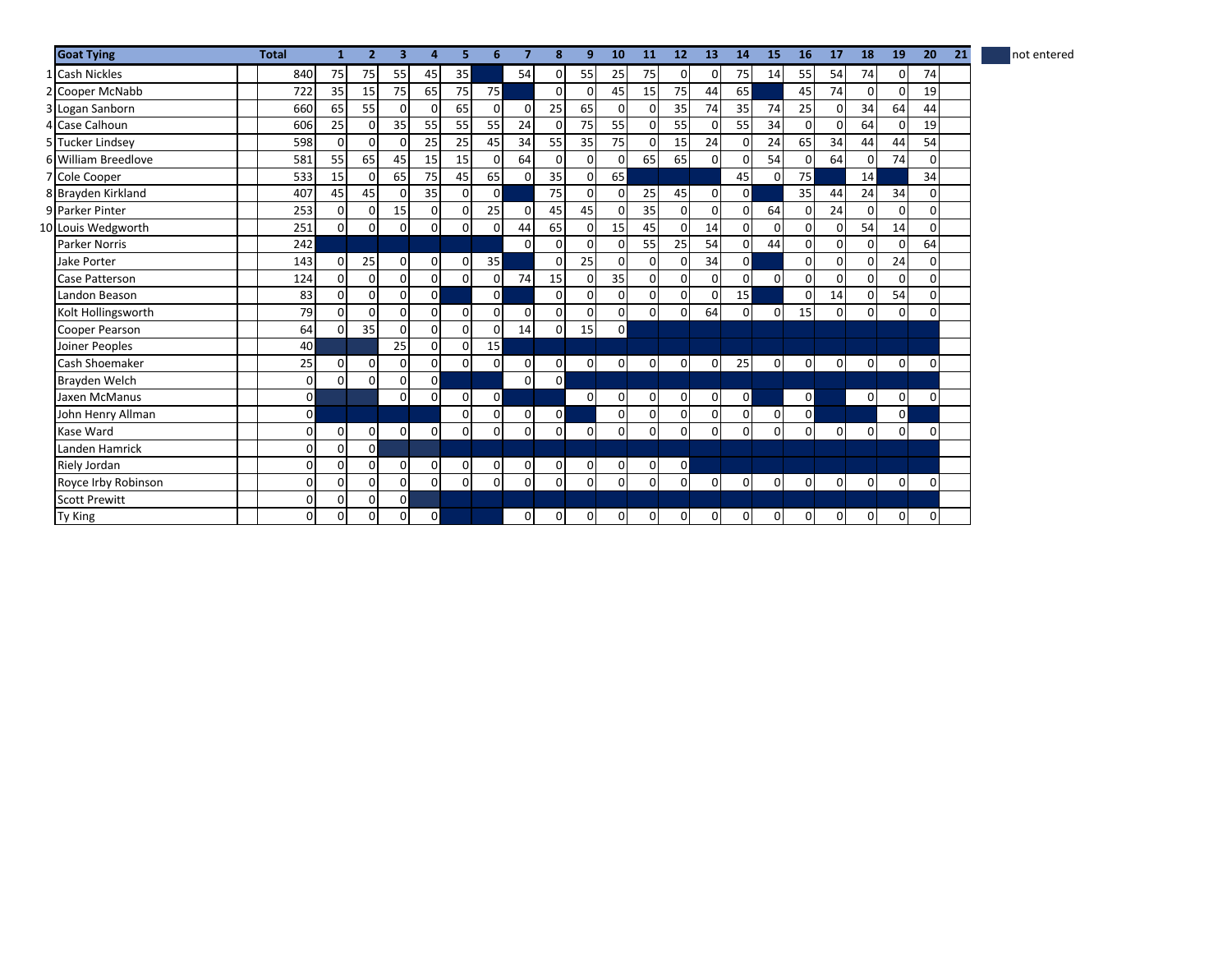| Inot entered |
|--------------|
|              |

| <b>Breakaway</b>      | <b>Total</b>   | 1              | $\overline{2}$ | 3            | 4              | 5              | 6              | 7              | 8              | 9            | 10             | <b>11</b>      | 12           | 13             | 14             | 15          | 16           | 17             | 18             | 19             | 20          | 21 | not entered |
|-----------------------|----------------|----------------|----------------|--------------|----------------|----------------|----------------|----------------|----------------|--------------|----------------|----------------|--------------|----------------|----------------|-------------|--------------|----------------|----------------|----------------|-------------|----|-------------|
| 1 Case Calhoun        | 766            | $\overline{0}$ | 0              | ŋ            | 35             | 44             | 54             | 64             | $\Omega$       | $\mathbf{0}$ | 65             | 55             | 55           | 35             | 65             | 74          | 55           | 45             | $\mathbf 0$    | 55             | 65          |    |             |
| 2 Joiner Peoples      | 722            | 55             | 45             | 55           | 75             | 34             | 64             | 74             | 65             | 25           | $\overline{0}$ | 65             |              | 55             | 0              | $\Omega$    | $\Omega$     | 65             | $\Omega$       | 0              | 45          |    |             |
| 3 Logan Sanborn       | 619            | 35             | $\Omega$       |              | 65             | $\Omega$       | $\Omega$       | $\Omega$       | 75             | 75           | $\Omega$       | $\Omega$       |              | $\Omega$       | 75             | 54          | 75           | $\Omega$       | 75             | 15             | 75          |    |             |
| 4 Landon Beason       | 509            | $\Omega$       | ŋ              | 35           | 45             |                | 34             |                | $\Omega$       | 55           | $\Omega$       | 75             | 65           | 45             | 55             |             | 0            | 35             | $\Omega$       | 65             | $\Omega$    |    |             |
| 5 Parker Pinter       | 503            | 25             | $\Omega$       | $\Omega$     | 25             | $\overline{0}$ | 74             | 34             | 45             | 35           | 55             | 0              | 45           | $\Omega$       | 0              | $\mathbf 0$ | $\Omega$     | 75             | 65             | $\Omega$       | 25          |    |             |
| 6 Cash Nickles        | 474            | 75             | 75             | 75           | $\Omega$       | 74             |                | $\Omega$       | $\Omega$       | $\Omega$     | $\Omega$       | $\Omega$       | 75           | 65             | $\Omega$       | $\Omega$    | 35           | $\Omega$       | $\Omega$       | $\Omega$       | $\Omega$    |    |             |
| 7 Cooper McNabb       | 344            | 0              | $\Omega$       | 45           | 0              | 0              | 44             |                | $\Omega$       | 65           | <sub>0</sub>   | 0              |              | 0              | 35             |             | 25           | 55             | $\Omega$       | 75             | $\Omega$    |    |             |
| 8 William Breedlove   | 312            | $\Omega$       | $\Omega$       |              | $\Omega$       | 54             | $\Omega$       | 24             | 55             | $\Omega$     | $\Omega$       | $\Omega$       |              | 75             |                | 64          | 15           | $\overline{0}$ | 25             |                | $\Omega$    |    |             |
| 9/10 Brayden Kirkland | 304            | $\Omega$       | 55             |              | 55             | 14             | $\Omega$       |                | $\Omega$       | $\Omega$     | 75             | $\Omega$       | 15           | $\Omega$       | 45             |             | 45           | $\Omega$       | $\Omega$       | 0              | $\Omega$    |    |             |
| 9/10 Tucker Lindsey   | 304            | $\mathbf{0}$   | $\Omega$       | 65           | 0              | 64             | $\Omega$       | $\mathbf 0$    | $\overline{0}$ | $\mathbf 0$  | 35             | $\Omega$       | 35           | $\Omega$       | $\Omega$       | $\mathbf 0$ |              | 25             | 45             | 35             | $\Omega$    |    |             |
| Cooper Pearson        | 253            | 45             | 15             |              | 15             | $\overline{0}$ | 14             | 54             | $\Omega$       | $\Omega$     | 15             | $\Omega$       | <sup>n</sup> | 25             | $\Omega$       | 0           | 0            | $\Omega$       | 35             | 0              | 35          |    |             |
| Case Patterson        | 194            | 65             | $\Omega$       |              | 0              | 0              | $\mathbf 0$    | 14             | $\Omega$       | 15           | 45             | 25             |              | $\Omega$       | 0              | $\Omega$    |              | 0              | 15             | 0              | 15          |    |             |
| Wayne Brunson         | 190            | 15             | 25             |              | 0              | $\mathsf{o}$   | $\overline{0}$ |                | 35             | $\Omega$     | $\Omega$       | 35             | 25           | $\Omega$       | $\mathsf{o}$   |             | $\Omega$     | $\Omega$       | $\Omega$       |                | 55          |    |             |
| Brayden Welch         | 185            | $\Omega$       | 65             | <sup>0</sup> | $\mathsf{o}$   |                |                | $\Omega$       | $\Omega$       | $\Omega$     | $\Omega$       | $\Omega$       | $\Omega$     | $\Omega$       | $\mathbf{0}$   |             | 65           | $\mathbf{0}$   | 55             |                | $\Omega$    |    |             |
| Louis Wedgworth       | 172            | $\Omega$       | $\Omega$       |              | $\Omega$       | 24             | $\overline{0}$ | 44             | $\Omega$       | $\Omega$     | $\mathbf{0}$   | 45             |              | $\Omega$       | 15             | 44          | 0            | 0              | $\Omega$       | $\Omega$       | $\Omega$    |    |             |
| Jake Porter           | 85             | $\Omega$       | $\Omega$       | 25           | $\Omega$       | $\overline{0}$ | $\Omega$       |                | $\Omega$       | 45           | $\mathbf{0}$   | 15             | $\Omega$     | $\mathbf 0$    | $\Omega$       |             | $\Omega$     | $\mathbf{0}$   | $\Omega$       | $\Omega$       | $\Omega$    |    |             |
| Kolt Hollingsworth    | 84             | $\Omega$       | 0              |              | $\overline{0}$ | $\mathsf{o}$   | $\overline{0}$ | $\Omega$       | 25             | $\Omega$     | 25             | $\Omega$       |              | $\Omega$       |                | 34          | 0            | $\mathbf{0}$   | $\Omega$       | 0              | 0           |    |             |
| John Henry Allman     | 70             | $\Omega$       | 25             |              | 0              | $\mathsf{o}$   | $\Omega$       | $\Omega$       | $\Omega$       |              | $\mathbf{0}$   | $\Omega$       | $\Omega$     | $\Omega$       | 0              | $\Omega$    | $\mathsf{o}$ |                |                | 45             |             |    |             |
| Ty King               | 40             | $\Omega$       | $\Omega$       | $\Omega$     | $\mathsf{o}$   |                |                | $\Omega$       | 15             | $\mathbf 0$  | $\overline{0}$ | $\Omega$       | $\Omega$     | $\Omega$       | 25             | $\Omega$    | 0            | $\mathbf{0}$   | $\overline{0}$ | $\overline{0}$ | $\mathbf 0$ |    |             |
| Cole Cooper           | 35             | $\Omega$       | 35             | 0            | $\Omega$       | $\overline{0}$ | $\mathbf{0}$   |                |                |              |                |                |              |                |                |             |              |                |                |                |             |    |             |
| Cash Shoemaker        | 25             |                |                |              |                |                |                |                |                |              |                |                |              |                |                | 0           | 0            | $\mathbf{0}$   | $\mathbf{0}$   | 25             | 0           |    |             |
| Kase Ward             | 24             | $\Omega$       | $\mathbf 0$    | $\Omega$     | 0              | 0              | 24             | 0              | $\overline{0}$ | $\mathbf 0$  | $\mathbf 0$    | $\mathbf 0$    | $\Omega$     | $\overline{0}$ | $\Omega$       | $\mathbf 0$ |              | $\overline{0}$ | $\mathbf{0}$   | 0              | 0           |    |             |
| Royce Irby Robinson   | 24             |                |                | ŋ            | 0              | $\overline{0}$ | $\overline{0}$ | $\mathbf 0$    | $\Omega$       | 0            | $\mathbf{0}$   | 0              | $\Omega$     | 0              | 0              | 24          | 0            | $\overline{0}$ | $\mathbf{0}$   | $\overline{0}$ | 0           |    |             |
| <b>Scott Prewitt</b>  | 15             | $\Omega$       | $\mathbf 0$    | 15           |                |                |                |                |                |              |                |                |              |                |                |             |              |                |                |                |             |    |             |
| <b>Parker Norris</b>  | 15             |                |                |              |                |                |                | 0              | $\overline{0}$ | $\mathbf 0$  | $\overline{0}$ | $\overline{0}$ | $\Omega$     | $\overline{0}$ | $\overline{0}$ | $\mathbf 0$ | $\Omega$     | 15             | $\mathbf{0}$   | $\mathbf{0}$   | $\mathbf 0$ |    |             |
| <b>Tucker Harvey</b>  | $\overline{0}$ |                |                | 0            | $\mathbf{0}$   | 0              | $\overline{0}$ | $\overline{0}$ | $\overline{0}$ | $\mathbf 0$  | 0              | 0              | $\Omega$     | 0              | $\mathsf{o}$   |             |              |                |                |                |             |    |             |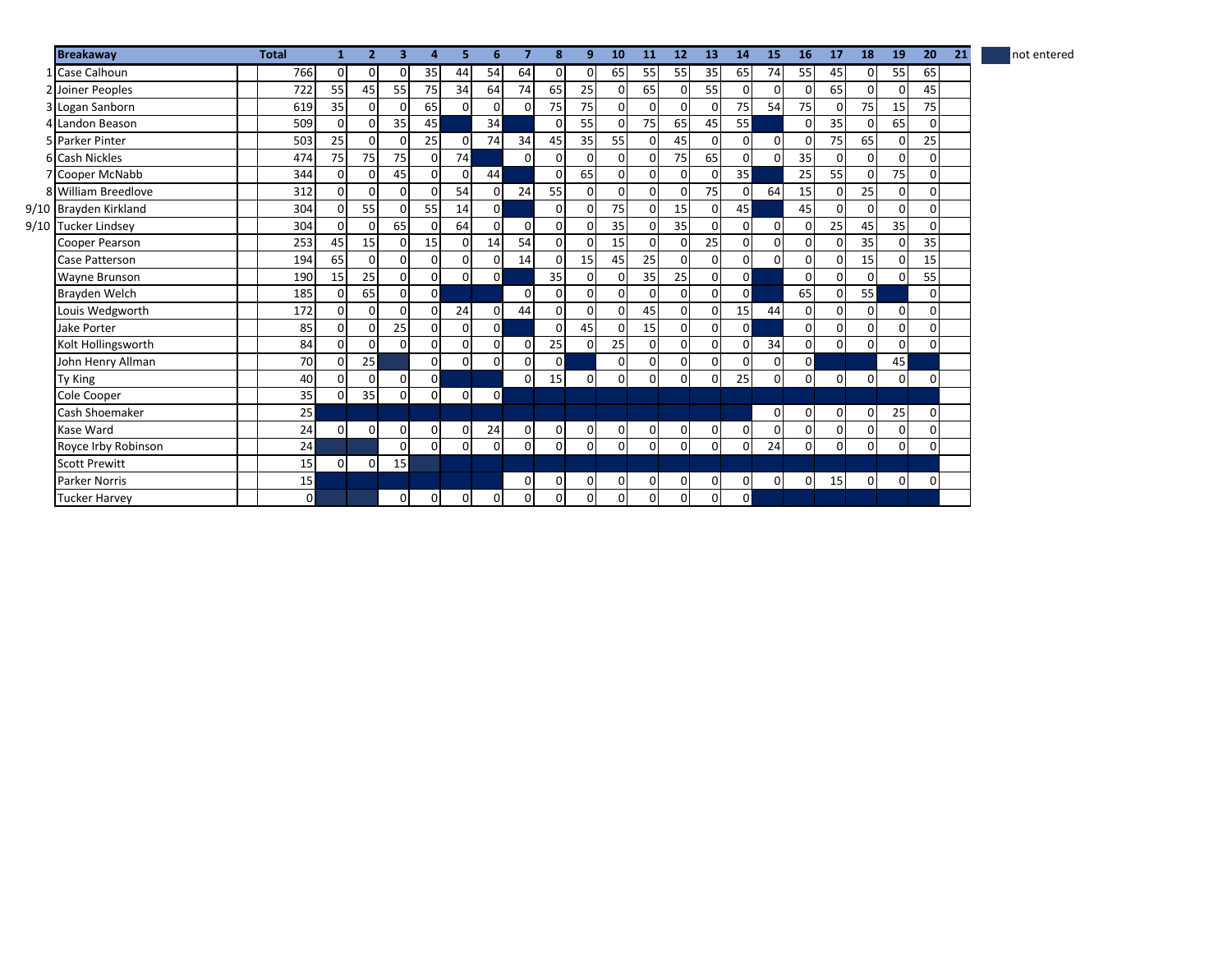| <b>Bar</b><br>------ | <b>Total</b> |  |  |  |  | . | 10 | 11 | 12 | -- | 14 | 15 | - -<br>16 | <b>CALL 1979</b><br> | 18 | 10<br>-- | 20 | 21 |
|----------------------|--------------|--|--|--|--|---|----|----|----|----|----|----|-----------|----------------------|----|----------|----|----|
|                      |              |  |  |  |  |   |    |    |    |    |    |    |           |                      |    |          |    |    |

| <b>Bull Riding</b> | Total |  |                                  |    |         |                 |  |     | 10  | . . |             | . . |    | --- | ÆО |    | 18       | 10<br>-- | 20           | 21<br>- |
|--------------------|-------|--|----------------------------------|----|---------|-----------------|--|-----|-----|-----|-------------|-----|----|-----|----|----|----------|----------|--------------|---------|
| 1 Lane McManus     | 868   |  | $-1$<br>$\overline{\phantom{a}}$ |    |         |                 |  | 61  | 661 | 61  | $-14$<br>л. | 71  | 61 |     | 71 | 71 | 71<br>-4 | 71       | $\sim$<br>61 |         |
| 2 Jaxen McManus    | 807   |  | 0l                               | 71 | 74<br>ı | 71 <sub>h</sub> |  | 71. | bb  | 71  | oт          | 61  | 71 |     | 61 | 01 |          | 61       | 74<br>․ ⊥    |         |